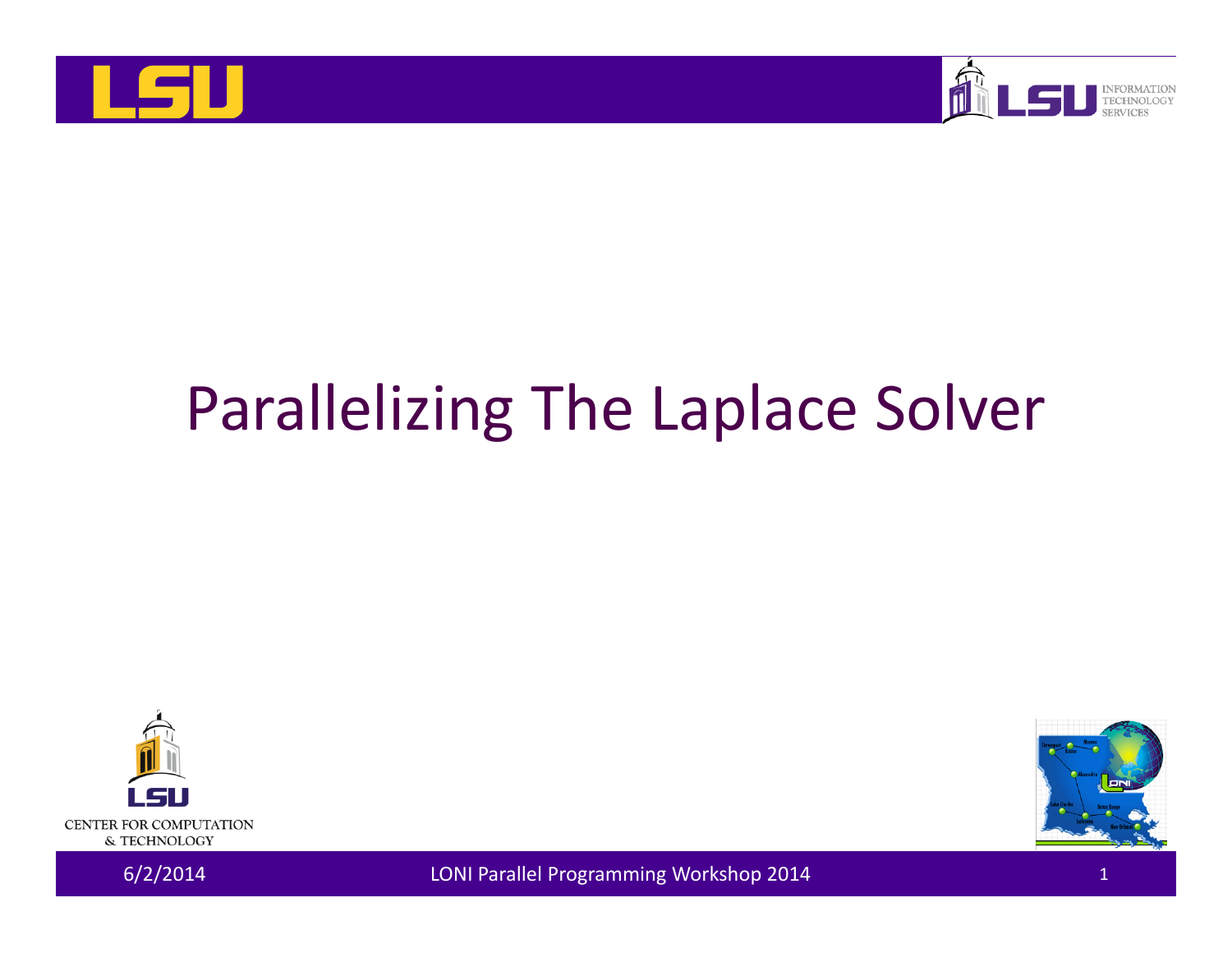

## Writing <sup>a</sup> parallel program step by step

- Step 1. Start from serial programs as <sup>a</sup> baseline  $-$  Something to check correctness and efficiency against
- Step 2. Analyze and profile the serial program
	- $-$  Identify the "hotspot"
	- $-$  Identify the parts that can be parallelized
- Step 3. Parallelize code incrementally
- Step 4. Check correctness of the parallel code
- Step 5. Iterate step 3 and 4



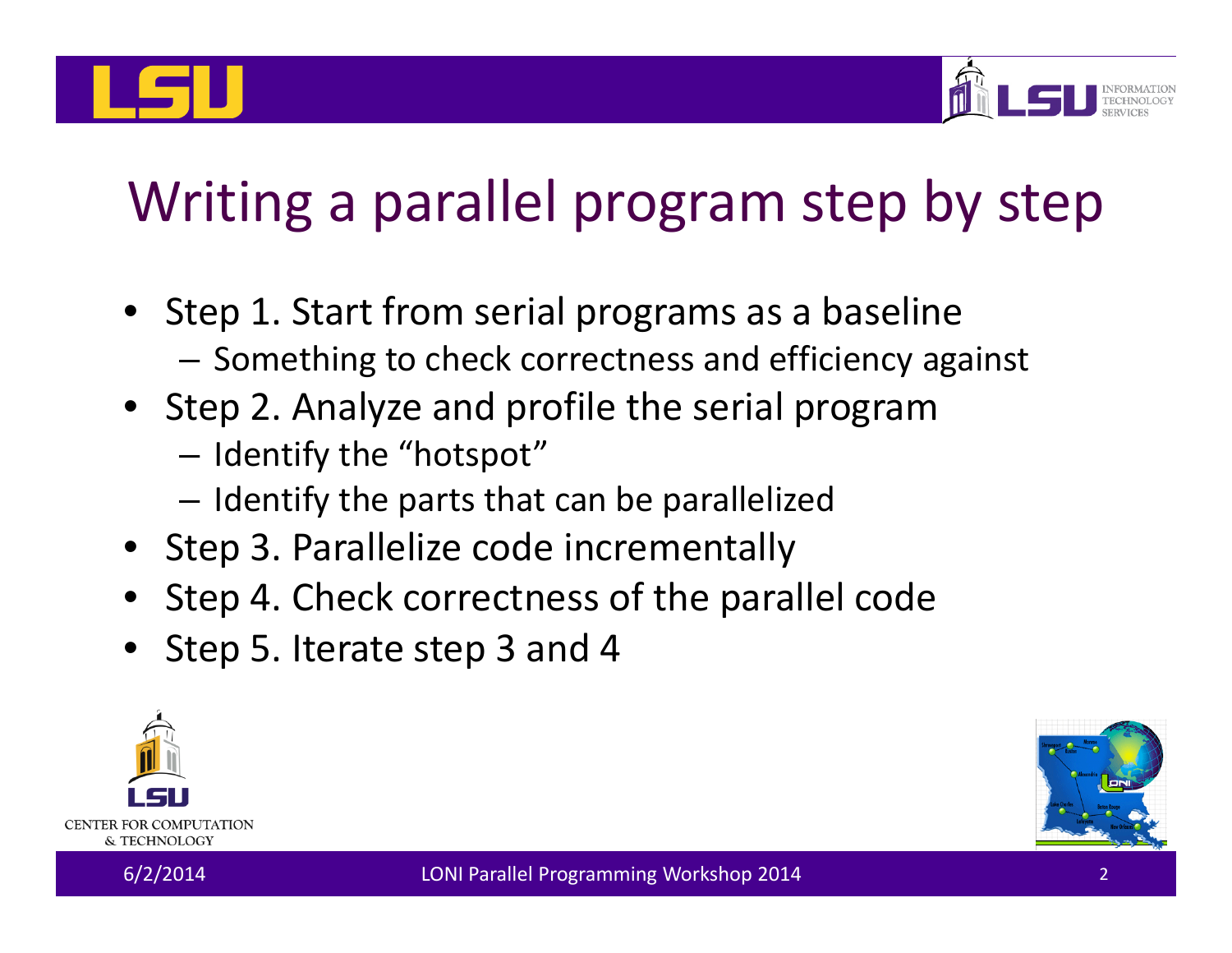



//Read and validate command line arguments

//Initialize the arrays

For each element

value=0

//Set up boundary conditions For each boundary element value=something

// Main loop For each iteration For each element Update the value with the 5‐point stencil Calculate convergence error Find maximum convergence error If the convergence criterion is met Break from the loop

### Which parts can and should be parallelized?



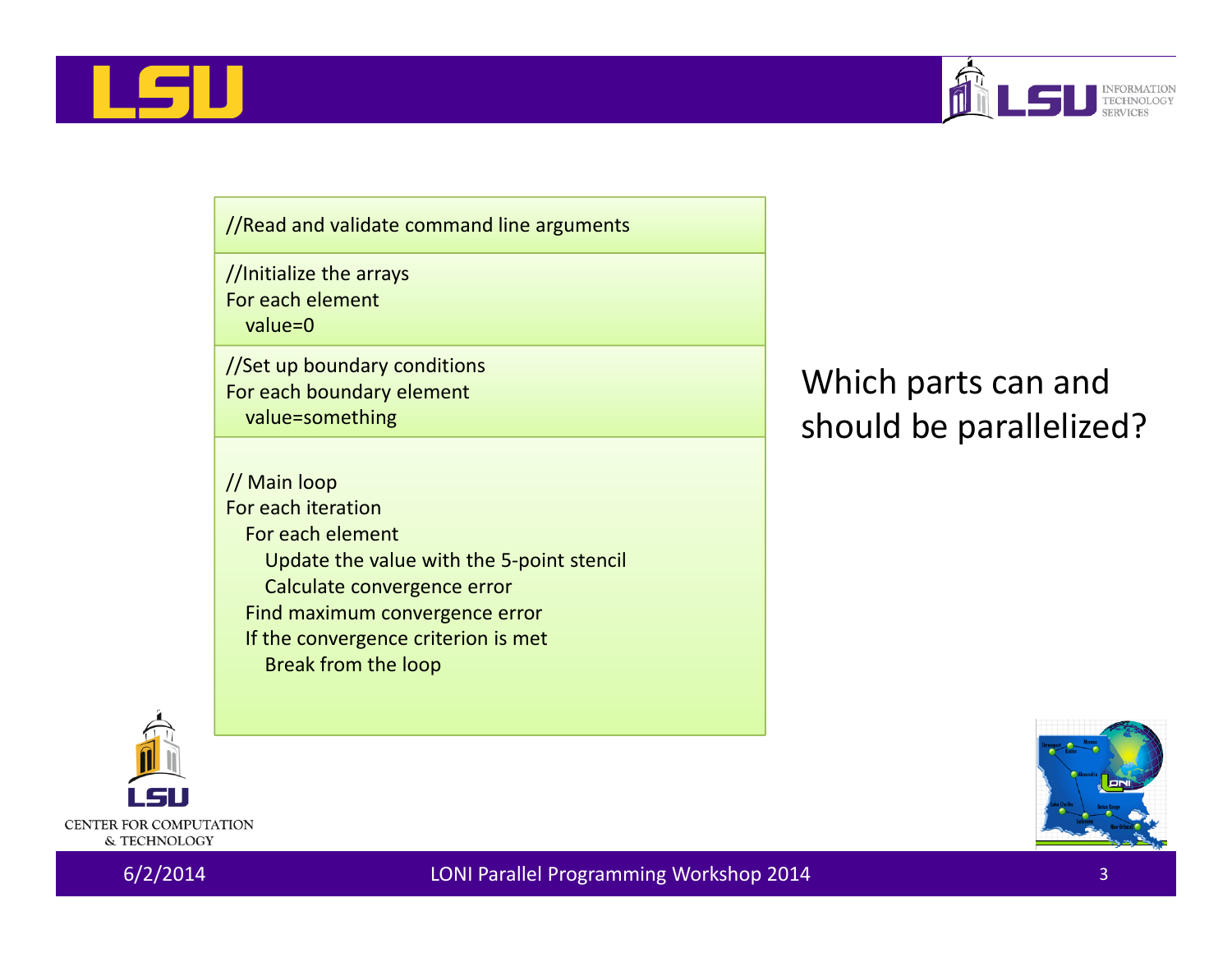



//Read and validate command line arguments

//Initialize the arrays

For each element

value=0

//Set up boundary conditions For each boundary element value=something

// Main loop For each iteration For each element Update the value with the 5‐point stencil Calculate convergence error Find maximum convergence error If the convergence criterion is met Break from the loop

These are the parallelizable parts





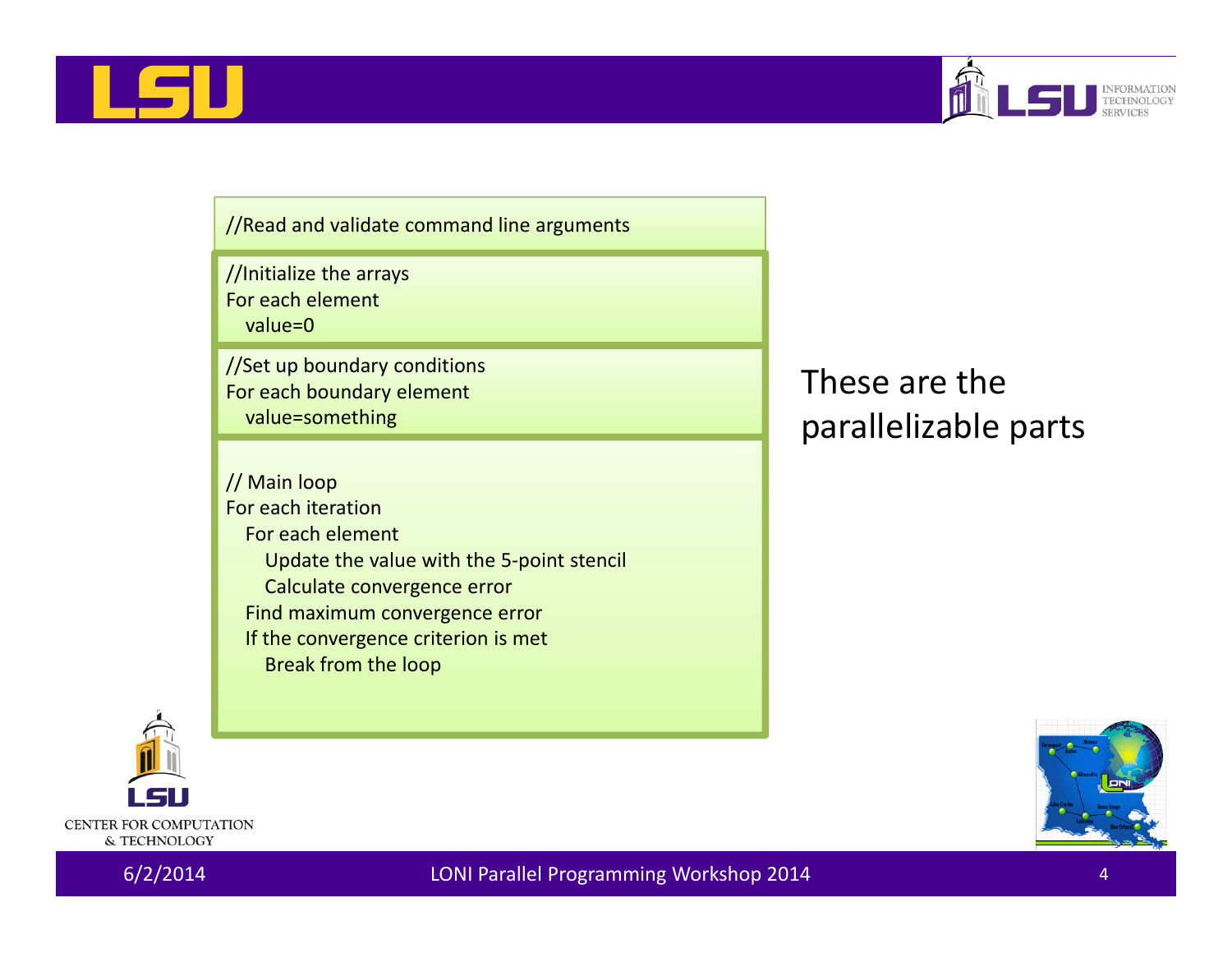





What if we have two workers (assuming distributed memory model)?



6/2/2014 LONI Parallel Programming Workshop 2014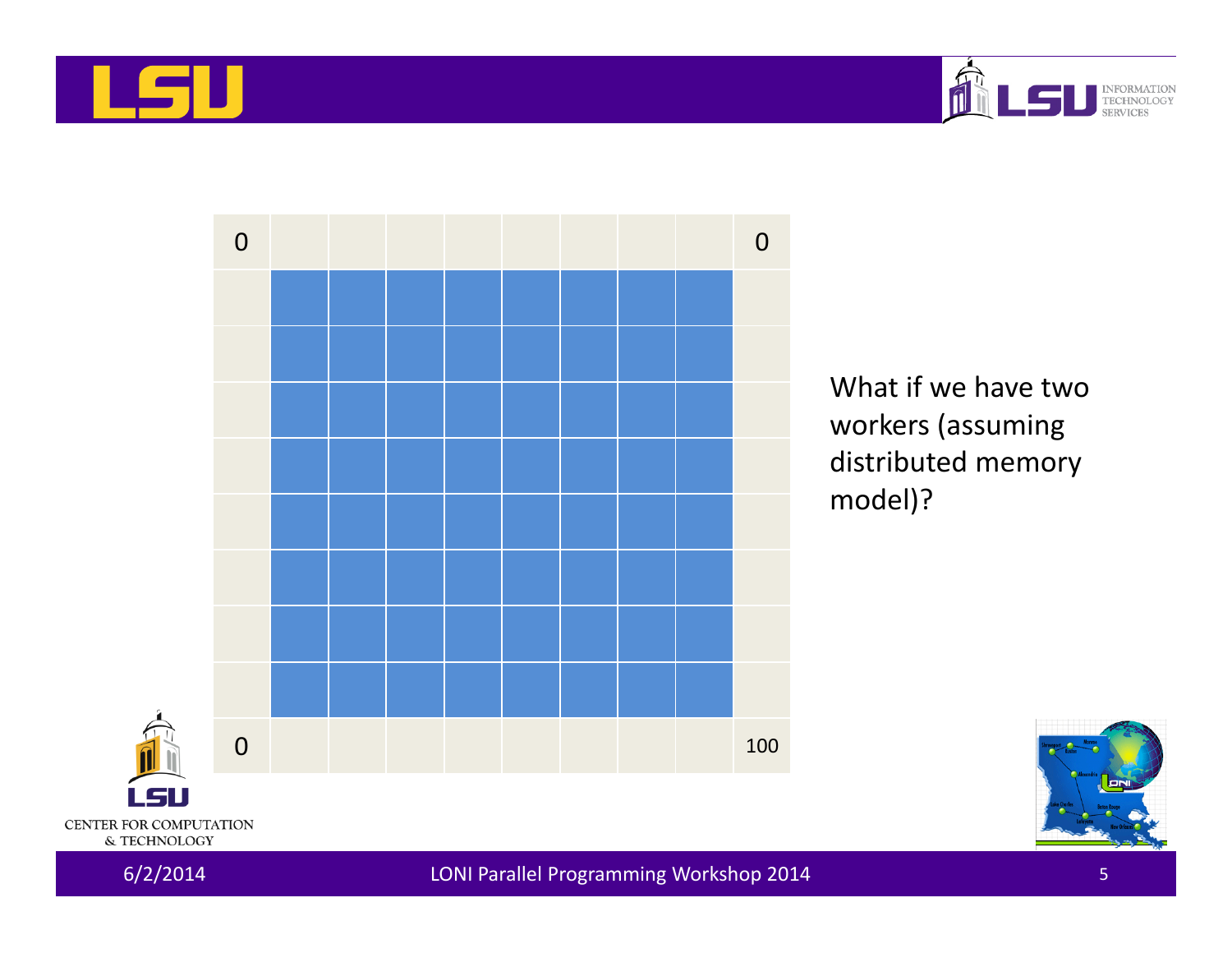





We can divide the domain into two parts and assign one to each worker

Anything wrong with this decomposition?

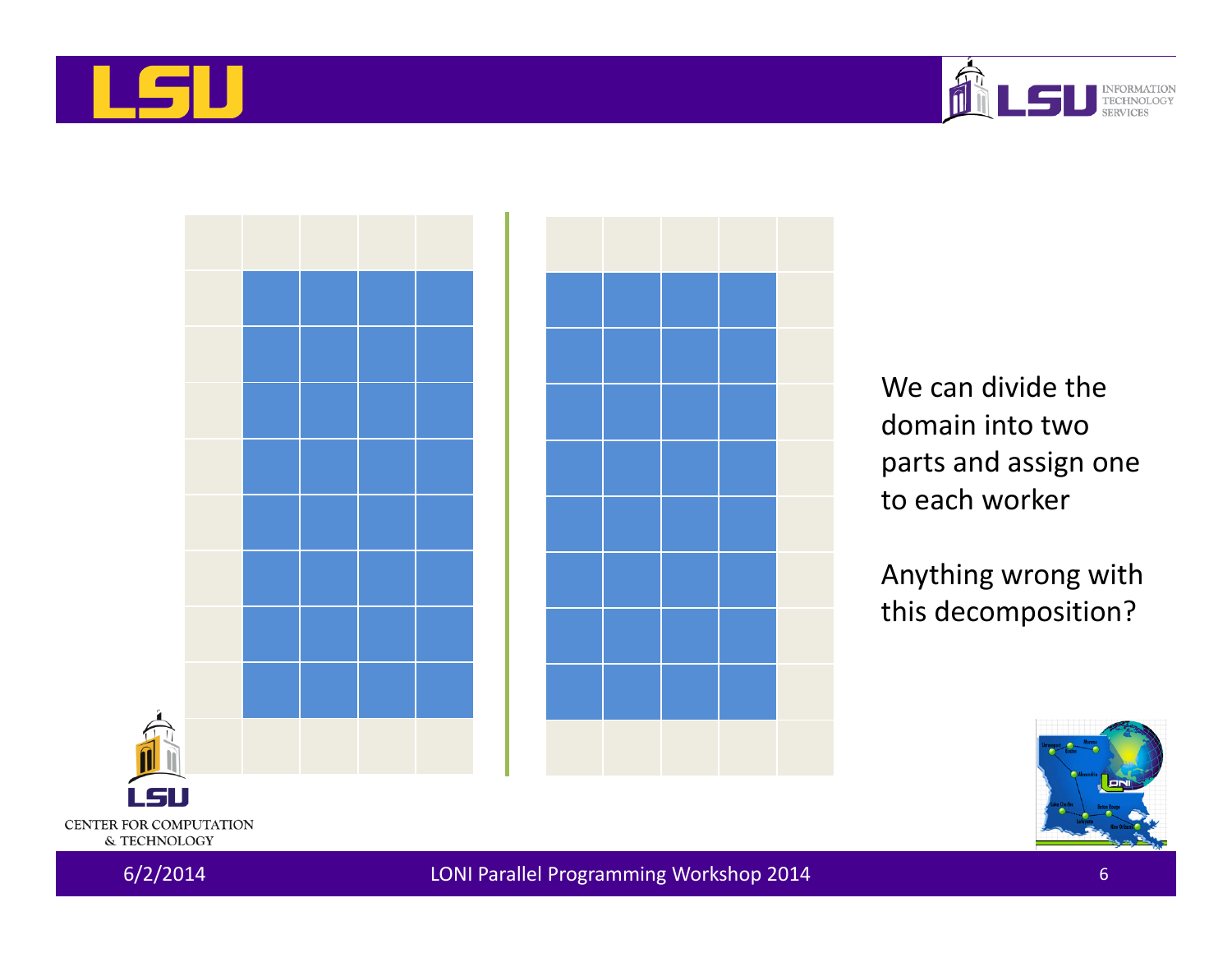





Each will need their own ghost zone

Independently, They can initialize the array, set the boundary condition and update values using the 5‐point stencil.

Is communicationnecessary?

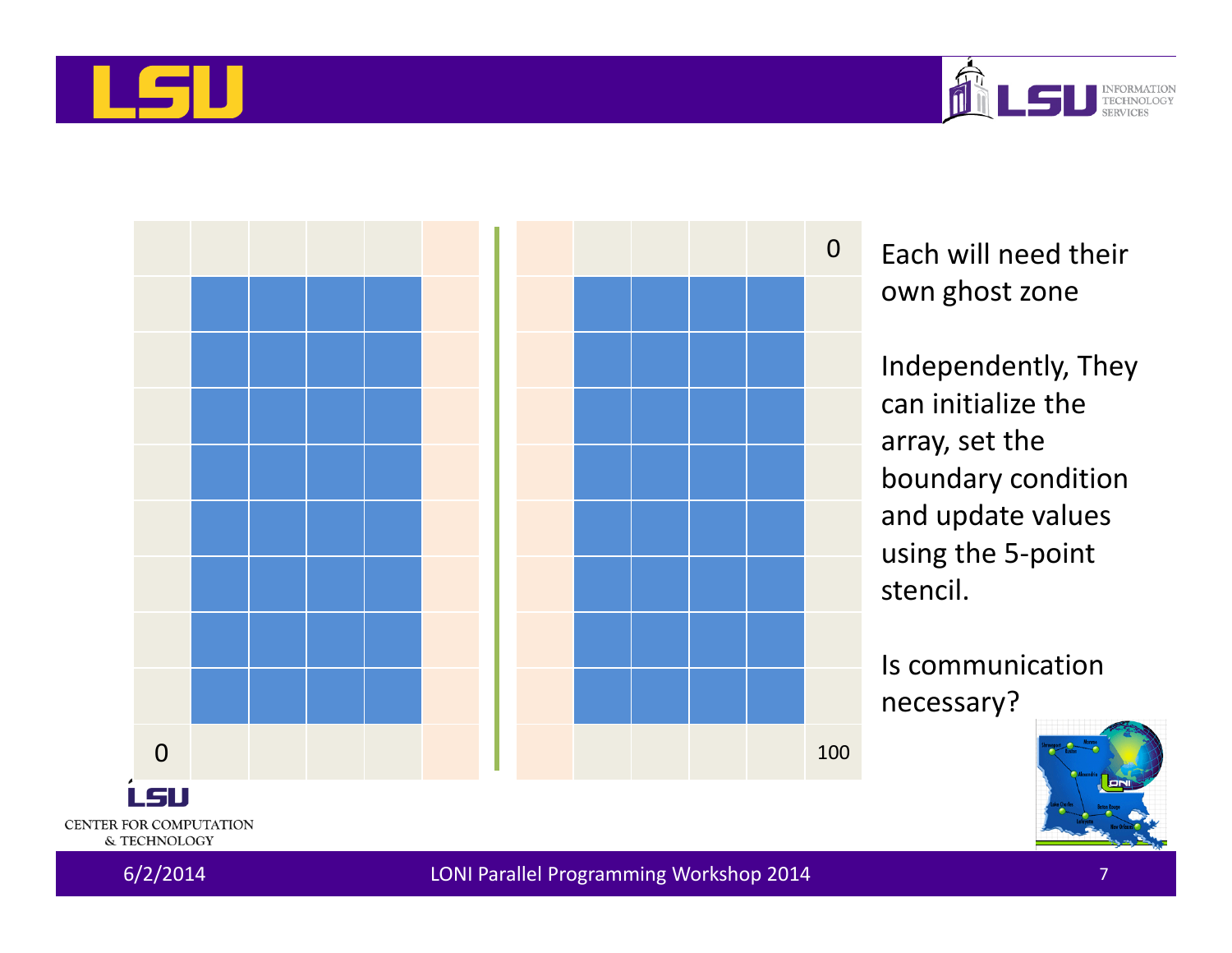





After each iteration, they need to exchange boundary data with neighbors. Also, they need to exchange the max convergence error with all other workers so the global error can be found.

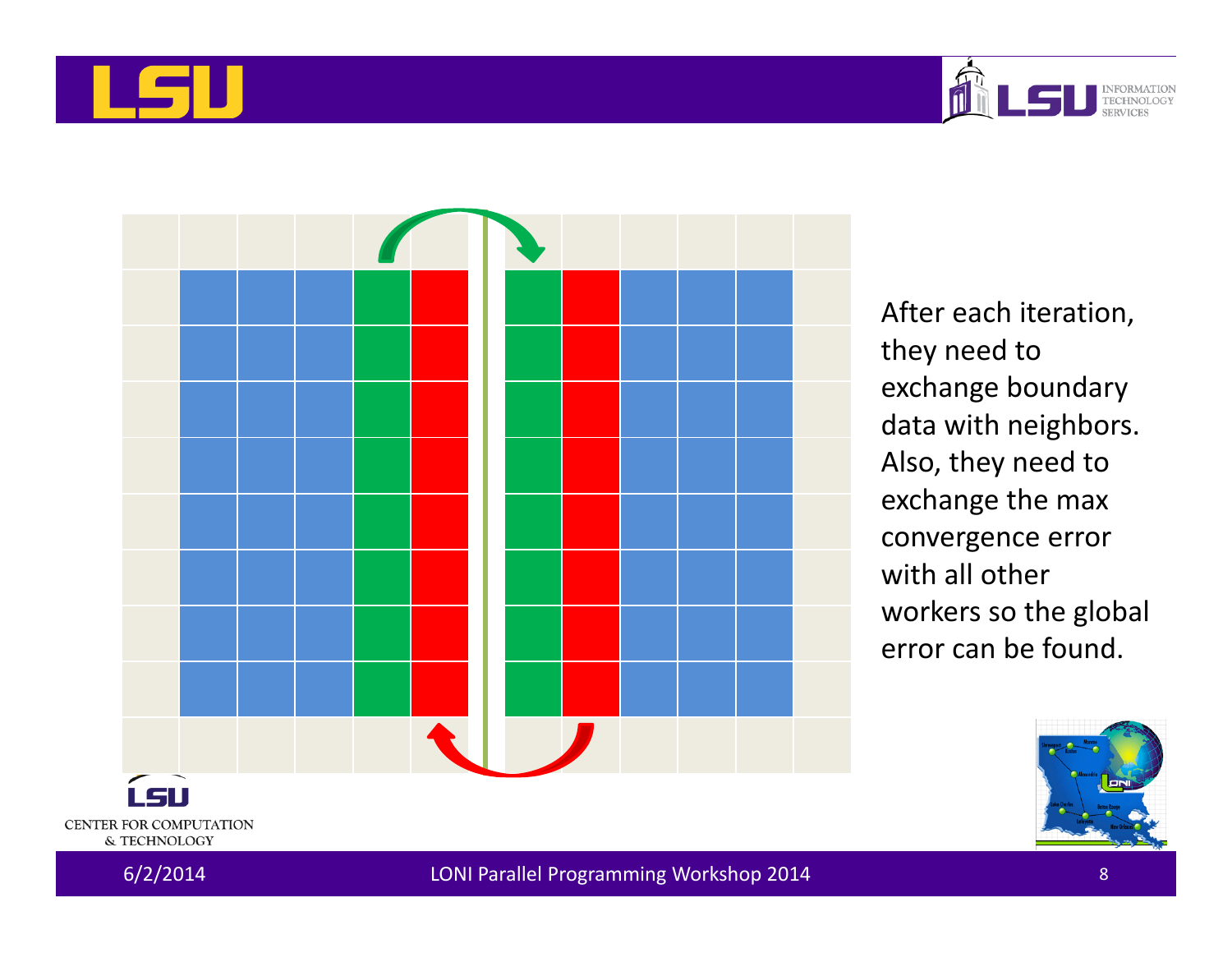





What if we have more workers? Can we still do 1‐d decomposition? And does the direction (row or column) of decomposition matter?

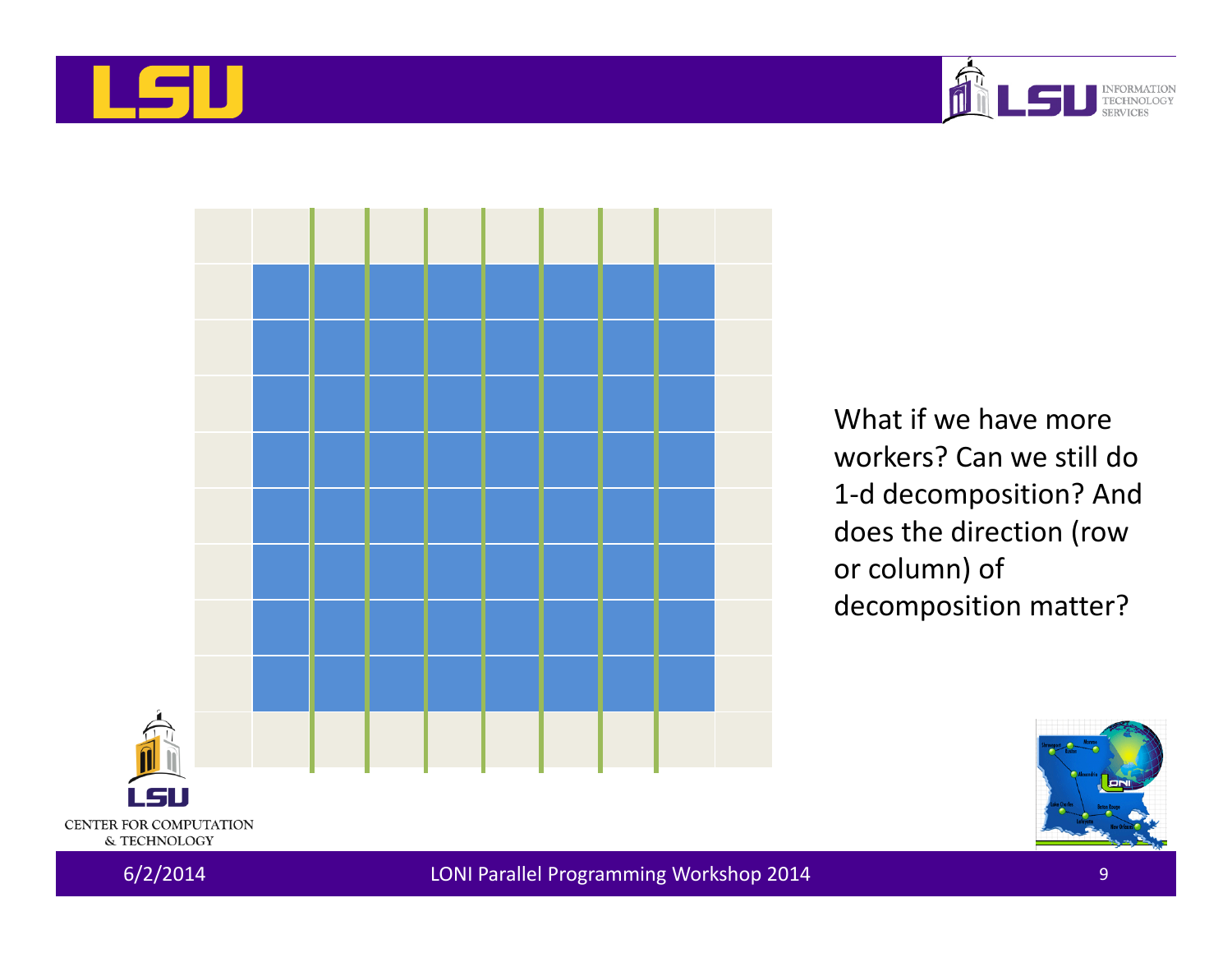





1‐d decomposition should still work. But how about 2‐d decomposition?



6/2/2014 LONI Parallel Programming Workshop 2014 <sup>10</sup>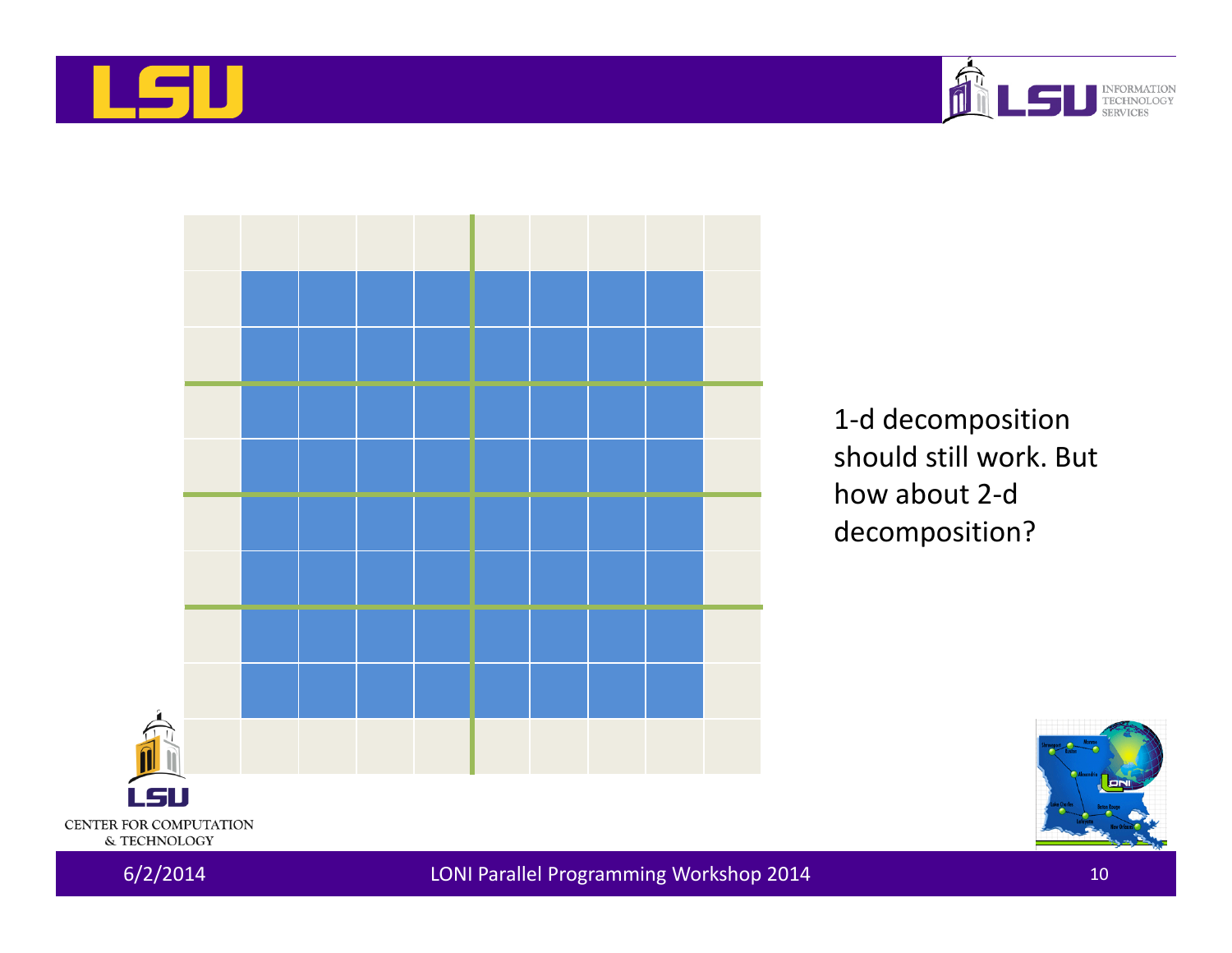



//Read and validate command line arguments

//Initialize the arrays **Decide the array size for each process** For each element value=0

//Set up boundary conditions For each boundary element value=something

// Main loop

For each iteration

For each element

Update the value with the 5‐point stencil

Calculate convergence error

Find maximum convergence error

**Exchange boundary data with neighbors**

**Exchange the max convergence error with all others**

If the convergence criterion is met

Break from the loop

### Parallel Laplace solver





CENTER FOR COMPUTATION & TECHNOLOGY